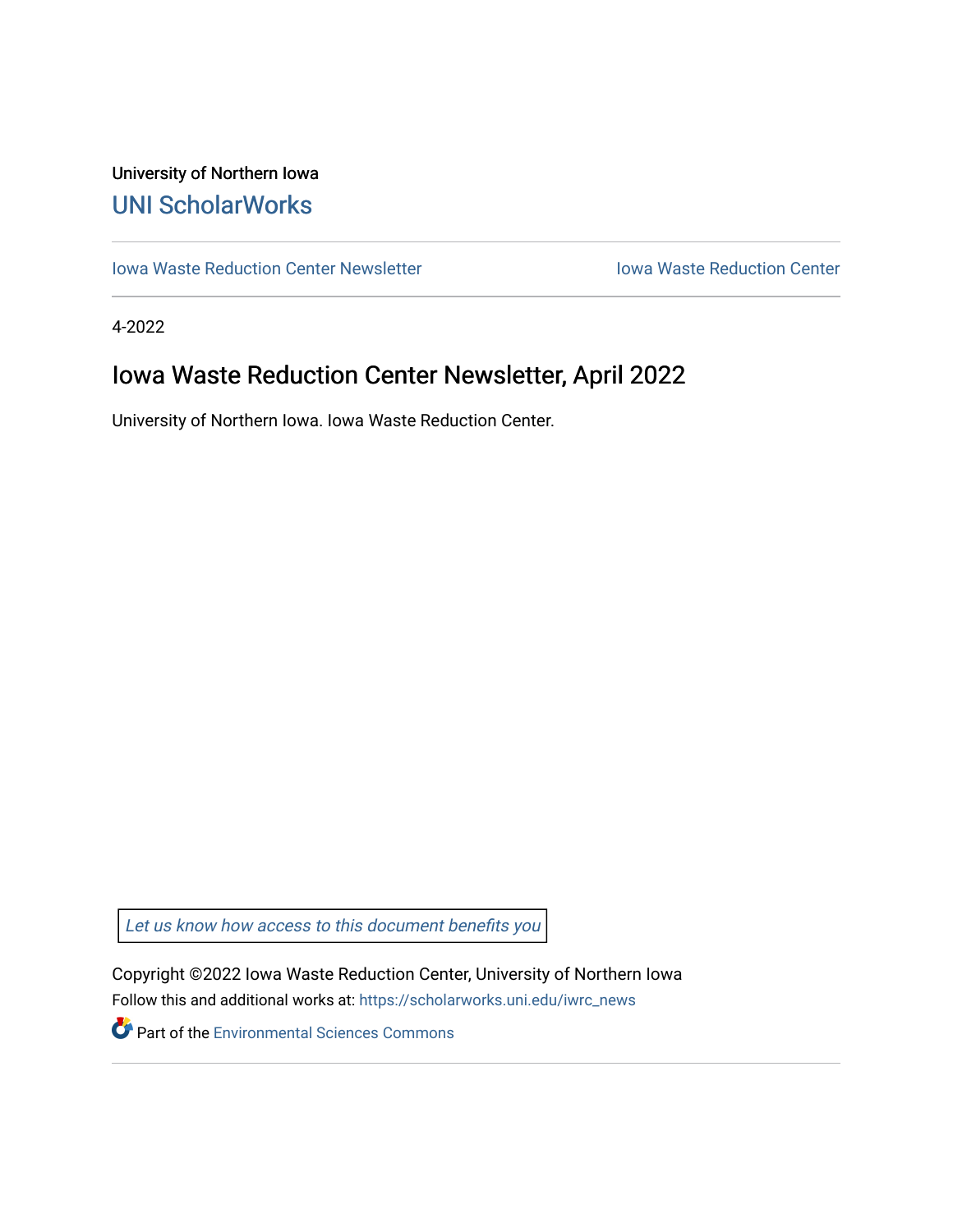

Mission: To enhance business and organizational efficiency through quality and innovative environmental programming across lowa and throughout the country.

# **Environmental Assistance**

### **MSEI Deadline Approaching Quickly!**

Facilities in the eastern third of Iowa must submit their 2021 MSEI by May 15, 2022. Do you have questions or need assistance completing your MSEI? The IWRC is here to help! The IWRC's Iowa Air Emissions Assistance Program has many resources available to help including tutorials, calculators, checklists, and even one-on-one training sessions at no charge for Iowa businesses with less than 100 employees.

For questions or assistance, contact **[jennifer.wittenburg@uni.edu](mailto:jennifer.wittenburg@uni.edu)**

**[Learn More](https://iwrc.uni.edu/msei)**

#### **Iowa Strategic Goals Program Webinars**



May 24, 2022 | 10:00 - 11:50 AM

Compliance Requirements can often seem overwhelming and confusing, and rule changes can catch you completely off guard. Join regulators and industry experts who will provide hints and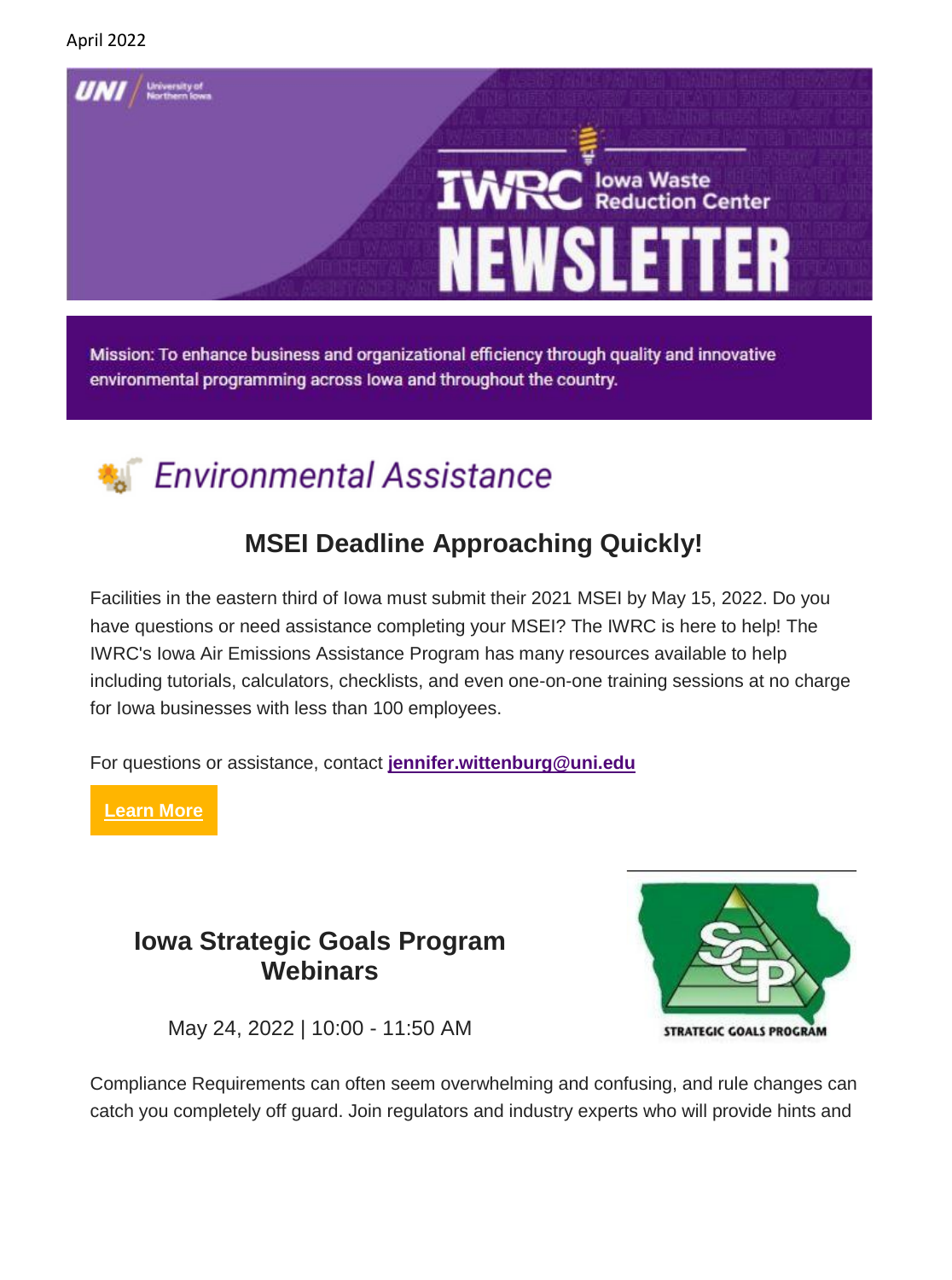tips to help you better understand what is required of your business.

The webinar is open to all Iowa manufacturers and will cover the following topics:

- Program technology updates
- Funding opportunities in the Bipartisan Infrastructure Law
- EPA's Regional Science Priorities

There will be time for discussion / Q&A, so take advantage of this opportunity to learn, network, and share ideas!

**[Register HERE!](https://uni.zoom.us/webinar/register/WN_ukkPhFgcSCCGH7tsA4yOKQ)**



**International Compost Awareness Week**

**May 1-7, 2022**



International Compost Awareness Week (ICAW) which is the largest and most comprehensive educational awareness campaign of the compost industry. This year's theme is "Recipe for Regeneration: Compost."

The goal of ICAW is to work together to raise public awareness on why we all should be composting our organics and using compost. Throughout the week of ICAW, community and business events are held to encourage and celebrate all types of composting – from backyard to large-scale.

**[Learn More](https://www.compostfoundation.org/ICAW/ICAW-Home)**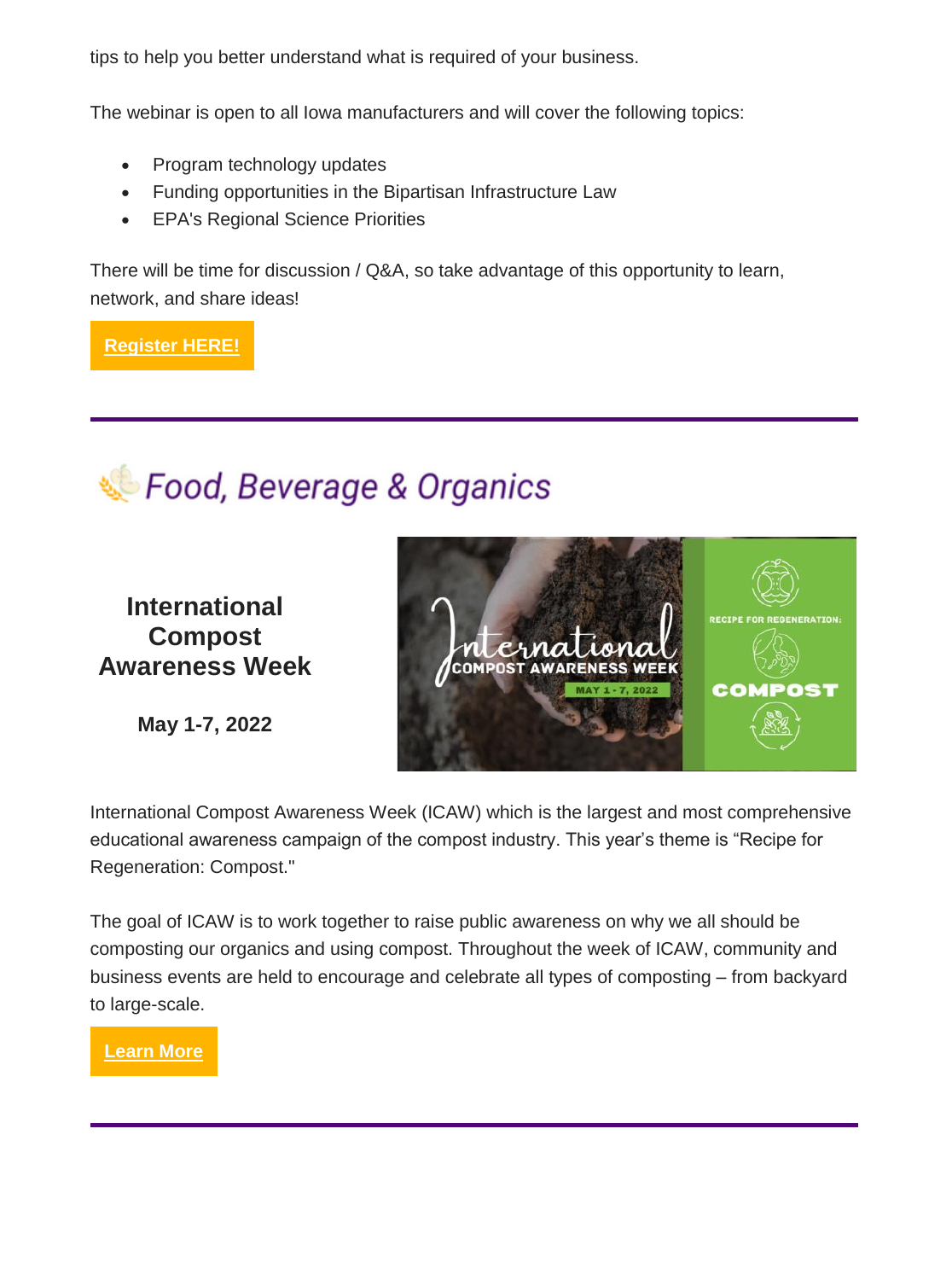

#### **ISOSWO Scholarship Opportunities**



In order to prepare the next generation for the environmentally and economically sound practice of solid waste, SWANA has developed several scholarship opportunities for students studying in fields related to solid waste management. There are four scholarships to apply for and the **deadline is May 2, 2022.**

**[Learn More](https://isoswo.org/Scholarship?fbclid=IwAR1Hwajc-ajzcYzhTurUlE_5o1npplF4dTJPvxY2qrIqCPknGQUwFsUtxyo)**

#### **Farewell to Grant Helle, Environmental Specialist**



April marks the last month that our Environmental Specialist, Grant Helle, will be with the IWRC.

Grant began his work with IWRC in December 2018 as a Brewers Association sustainability intern where he focused on expanding the Iowa Green Brewery Certification program through on-site facility audits and sustainability benchmarking.

"I have thoroughly enjoyed the beginning steps in my career at the IWRC. I am grateful for the tremendous opportunities that I have been provided in my time as both a student intern and a full-time employee with the center." Grant said. "I am constantly motivated by the passion my colleagues have for providing meaningful assistance to businesses both in Iowa and nationally,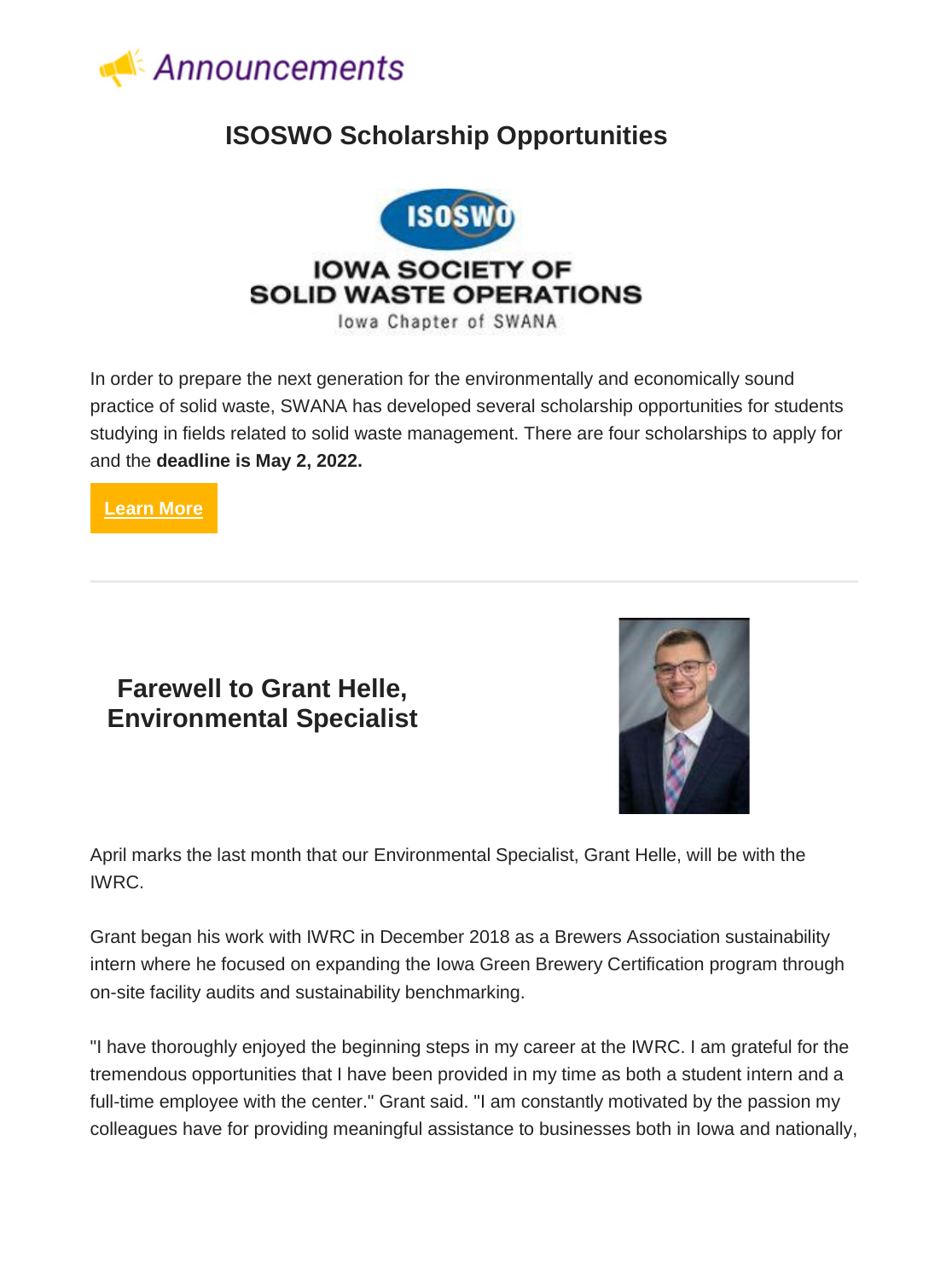and that is something I will take with me moving forward. Thank you to everyone at the IWRC who has impacted me both personally and professionally!"

We have enjoyed our time with Grant and are excited to see him excel with other opportunities. Although we are sad to see him go, we know he will do great things in the future and we wish him all the best on his new adventure!



**Welcome, Mark!**

Join us in welcoming Mark Harrington as the IWRC's Senior Research Technician starting in May. Mark will provide training in all aspects of the Spray Technique Analysis and Research for Defense (STAR4D) Training Program and painter training to private industry and R & D projects.

"I have had the opportunity to train with the IWRC for several years," Mark said. "I am excited to bring my experience with the military and the CARC painting system to the team there and hopefully make the overall training experience even more beneficial to the troops and the United States Military."

We are excited to have Mark on our team!